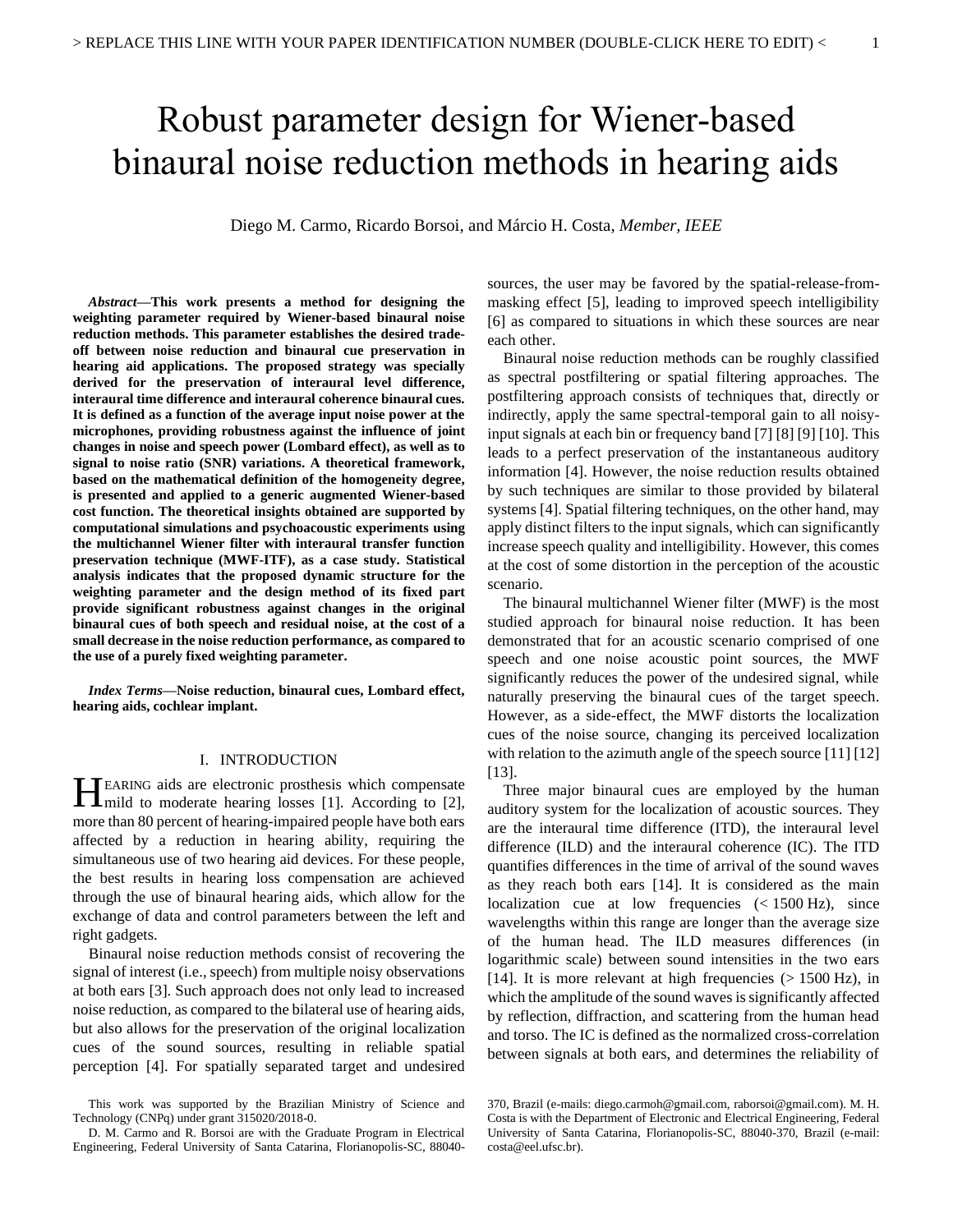the ILD and ITD cues in multisource and reverberant scenarios [\[15\].](#page-10-14) For diffuse acoustic signals, the IC is the prevalent binaural cu[e \[12\].](#page-10-11)

A large and widely employed subclass of MWF-based binaural noise-reduction methods aim to preserve both speech and noise localization cues. It is based on spatial filters calculated as the solution to an optimization problem which minimizes the weighted sum of two specific cost functions. The first one is the MWF cost function, which aims to promote noise reduction at a limited speech distortion. The second one is a penalization term related to binaural cue preservation, which aims to retain the auditory impression of the residual interfering noise in the processed signal. The relative weight between both terms of this augmented cost function is determined by an adjustable parameter, whose setpoint depends on the statistical characteristics of the received signals and on the acoustic scenario. This parameter must be carefully selected to establish the desired trade-off between both the noise reduction and binaural cue preservation objectives.

In [\[16\],](#page-10-15) an augmented MWF-based cost function was proposed considering two additive penalty terms to preserve both the ITD and the ILD of the processed noise, which are known to be the prevalent binaural cues for localization of point sound sources in the median plane of the head. In [\[17\],](#page-10-16) the preservation of both the ITD and ILD was obtained using a single penalty term, which considered the interaural transfer function (ITF). The ITF carries information from both ITD and ILD binaural cues [\[18\].](#page-10-17) However, this method was shown to be incapable of preserving the spatiality of diffuse noise fields. To address this issue, the IC cost function was proposed in [\[12\]](#page-10-11) for the preservation of environmental diffuse noise. In [\[19\],](#page-10-18) it was shown that the IC cost function can also be used to preserve the ITD of point sources with improved lateralization performance in comparison to the approach presented i[n \[16\].](#page-10-15)

Solutions obtained by augmented MWF cost functions with fixed weight parameters present adequate performance in acoustic scenarios, comprised of one speech and one noise source under stationary and time-invariant conditions. However, they show significant performance degradation (of the desired trade-off between noise reduction and spatial preservation of the noise source) under nonstationary situations. Such conditions are intrinsic of spoken communication, in which unpredictable changes of the environmental noise may lead to acoustic power variations, sometimes compelling the speaker to adjust the speech level to maintain intelligible communication [\[20\].](#page-10-19) This phenomenon is known as *Lombard effect* [\[21\]](#page-10-20) [\[22\]](#page-10-21) [\[23\],](#page-10-22) and affects a number of speech features, such as: voice intensity; spectral slope of glottal waveforms; formant locations and bandwidths; and energy ratios in voiced/unvoiced phonemes [\[24\]](#page-10-23) [\[25\].](#page-10-24) Although this is a wellstudied problem in the speech recognition area, it has not received enough attention in the binaural noise reduction field.

A review on MWF-based binaural techniques shows that most binaural-cue penalty terms presented in the literature are invariant to input power variations [\[12\]](#page-10-11) [\[16\]](#page-10-15) [\[17\]](#page-10-16) [\[18\]](#page-10-17) [\[19\].](#page-10-18)  However, this is not true for the MWF cost function. As a result, the trade-off between noise-reduction and preservation of noise

binaural cues, provided by a fixed weight parameter (applied into the augmented cost function), may be significantly affected by the absolute power of the received signals (e.g., Lombard effect). Such observation imposes the need for a dynamic weight parameter to maintain the desired trade-off under power variations of the input signals. This approach would alleviate the need for repetitive manual adjustments of the binaural hearing-aid control-parameters to accommodate variations on the acoustic scenario [\[26\].](#page-10-25)

This work presents a method for the automatic adjustment of MWF-based binaural techniques to ensure the maintenance of the desired noise reduction performance, as well as the preservation of the original perception of the acoustic scenario, under nonstationary conditions. To the best of the author's knowledge, this is the first approach into this area, whose results can be directly applied in a variety of noise reduction methods for binaural hearing aids such as: [\[16\],](#page-10-15) [\[17\],](#page-10-16) [\[19\],](#page-10-18) [\[27\],](#page-10-26) [\[28\],](#page-10-27) [\[29\],](#page-11-0) an[d \[30\].](#page-11-1)

The proposed method is designed for acoustic scenarios comprised of one speech and either an interfering point noise source [\[16\]](#page-10-15) [\[17\]](#page-10-16) or diffuse noise field [\[12\].](#page-10-11) A theoretical analysis is presented to highlight the mechanisms by which input signal power variations impact the performance of binaural MWF-based methods. Afterwards, we present mathematical properties that should be satisfied by an augmented MWF cost function to present setpoint invariance to input signal power variations. These observations motivate the design of a dynamic weight parameter for achieving robust setpoint invariance. Computational simulations with objective criteria as well as lateralization psychoacoustic experiments with headphones illustrate the performance of the proposed method. The main contributions of this work are: (a) a method for designing the weighting parameter of Wiener-based binaural noise reduction methods for hearing aid applications; (b) a theoretical analysis to elucidate its operating mechanism and support its expected performance; (c) computational simulations with objective measures and real psychoacoustic results to corroborate the effectiveness of the proposed method.

The remainder of this paper is structured as follows: Section [II](#page-1-0) introduces the binaural hearing aid system and the signal model. Section [III](#page-3-0) introduces the problem formulation, while Section [IV](#page-3-1) presents the proposed method. The experimental setup is described in Sectio[n V,](#page-4-0) while results and discussion are, respectively, presented in Sections [VI](#page-6-0) and [VII.](#page-9-0) Finally, concluding remarks are presented in Section [VIII.](#page-10-28) Throughout this text, italic symbols represent scalars. Lowercase and uppercase bold symbols denote, respectively, vectors and matrices. Literals are denoted by non-italic non-bold font. Symbols  $\{\cdot\}^T$  and  $\{\cdot\}^H$  are, respectively, transpose and Hermitian transpose.

### II. BINAURAL HEARING AID

<span id="page-1-0"></span>[Fig. 1](#page-2-0) illustrates the signal acquisition and processing stages of a binaural hearing aid. The incoming signals are acquired by  $M_{\rm L}$  microphones in the left (L) hearing aid, and by  $M_{\rm R}$ microphones in the right (R) hearing aid. The total number of microphones in the binaural system is  $M = M_L + M_R$ .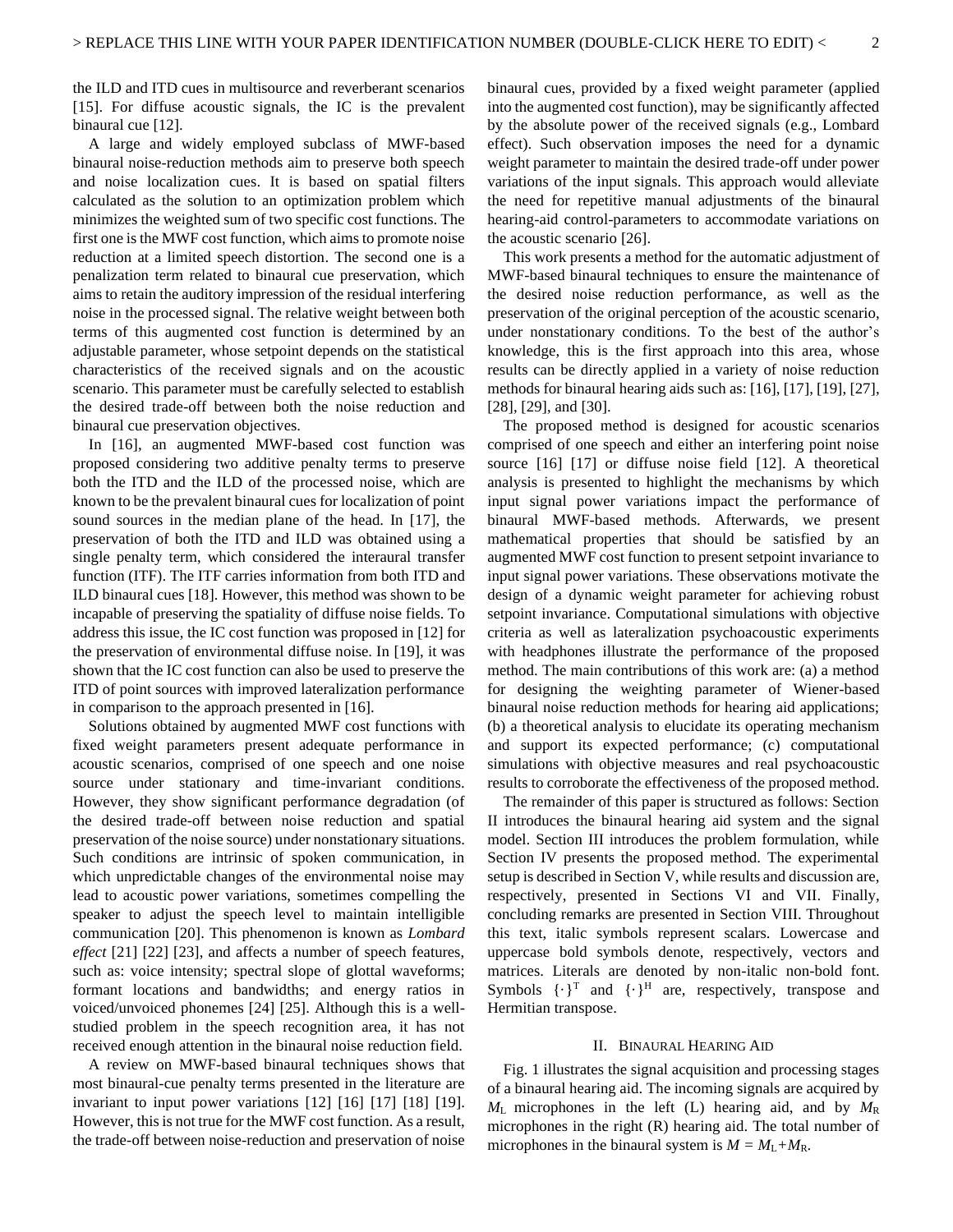The time-frequency representation of the noisy input signals at a frequency bin index  $k$ , time frame index  $\lambda$ , and at all microphones is denoted by the vector  $\mathbf{y}(\lambda, k) \in \mathbb{C}^M$ , which is given by:

$$
\mathbf{y}(\lambda, k) = \mathbf{x}(\lambda, k) + \mathbf{v}(\lambda, k) \tag{1}
$$

in which  $\mathbf{x}(\lambda, k) = \mathbf{h}(\lambda, k)s(\lambda, k)$  is the received speech vector; **h**( $\lambda$ ,k) = [  $h_1(\lambda,k)$   $h_2(\lambda,k)$   $\ldots$   $h_M(\lambda,k)$  ]<sup>T</sup> is the speech steering vector, containing the head related transfer functions from the speech source to each microphone;  $s(\lambda, k)$  is the clean speech signal at the source; and  $\mathbf{v}(\lambda, k)$  is the received additive noise vector. Vector  $\mathbf{y}(\lambda, k)$  is available at both hearing aids due to a full duplex communication link, and its entries are given by the left and right input vectors, i.e.,  $\mathbf{y}(\lambda, k) = [\mathbf{y}_L^T(\lambda, k) \mathbf{y}_R^T(\lambda, k)]^T$ , in which  $y_l$  contains the signals received by all  $M_l$  microphones in the side  $l \in \{L, R\}$ .



Fig. 1. Binaural hearing-aid system.

<span id="page-2-0"></span>In general, the frontal microphone at each side is defined as the reference microphone:

$$
y_{l,\text{REF}}(\lambda,k) = x_{l,\text{REF}}(\lambda,k) + v_{l,\text{REF}}(\lambda,k) = \mathbf{q}_l^{\text{T}} \mathbf{y}(\lambda,k) , \quad (2)
$$

in which  $q_l$  is a microphone selection vector with entry equal to 1 in the position of the frontal microphone at side *l* and zero elsewhere.

The noise reduction problem consists in estimating, for each time-frame and frequency-bin, the desired speech, from the noisy input signals at all microphones. The estimated speech in the left  $(\hat{x}_{LREF}(\lambda,k))$  and right  $(\hat{x}_{RREF}(\lambda,k))$  hearing aids, are calculated by the following inner products:

$$
\hat{x}_{\text{L, REF}}(\lambda, k) = \mathbf{w}_{\text{L}}^{\text{H}}(\lambda, k) \mathbf{y}(\lambda, k)
$$
\n
$$
\hat{x}_{\text{R,REF}}(\lambda, k) = \mathbf{w}_{\text{R}}^{\text{H}}(\lambda, k) \mathbf{y}(\lambda, k)
$$
\n(3)

in which  $\mathbf{w}_L(\lambda, k) = [\ w_{L_1}(\lambda, k) \ w_{L_2}(\lambda, k) \ \dots \ w_{L_M}(\lambda, k)]^T$  and  $\mathbf{w}_{R}(\lambda,k) = [\ w_{R_1}(\lambda,k) \ w_{R_2}(\lambda,k) \ ... \ w_{R_M}(\lambda,k)]^T \in \mathbb{C}^M$  represent the pair of binaural noise reduction filters at the left and right hearing aid, respectively.

## *A. Noise Reduction and Binaural Cue Preservation*

The binaural MWF is defined by the minimization of the mean squared error (MSE) between the desired speech at the reference microphones and the processed input signals. Its cost function is defined as:

$$
J_{\text{MWF}}(\lambda, k) = \mathbf{E} \left\{ \left\| \begin{bmatrix} \mathbf{q}_{\text{L}}^{\text{T}} \mathbf{x}(\lambda, k) - \mathbf{w}_{\text{L}}^{\text{H}}(\lambda, k) \mathbf{y}(\lambda, k) \\ \mathbf{q}_{\text{R}}^{\text{T}} \mathbf{x}(\lambda, k) - \mathbf{w}_{\text{R}}^{\text{H}}(\lambda, k) \mathbf{y}(\lambda, k) \end{bmatrix} \right\|^2 \right\}, \quad (4)
$$

in which  $\|\cdot\|$  is the Euclidean norm, and  $E\{\cdot\}$  is the statistical expectation with relation to  $x(\lambda, k)$  and  $y(\lambda, k)$ .

Using (1) in (4), assuming that  $\mathbf{w}_L(\lambda,k)$  and  $\mathbf{w}_R(\lambda,k)$  are deterministic, and calculating the expectation leads to:

$$
J_{\text{MWF}}(\lambda, k) = [\mathbf{q}_{\text{L}} - \mathbf{w}_{\text{L}}(\lambda, k)]^{\text{H}} \mathbf{\Phi}_{\text{x}}(\lambda, k) [\mathbf{q}_{\text{L}} - \mathbf{w}_{\text{L}}(\lambda, k)]
$$
  
+  $\mathbf{w}_{\text{L}}^{\text{H}}(\lambda, k) \mathbf{\Phi}_{\text{v}}(\lambda, k) \mathbf{w}_{\text{L}}(\lambda, k)$   
+  $[\mathbf{q}_{\text{R}} - \mathbf{w}_{\text{R}}(\lambda, k)]^{\text{H}} \mathbf{\Phi}_{\text{x}}(\lambda, k) [\mathbf{q}_{\text{R}} - \mathbf{w}_{\text{R}}(\lambda, k)]$  (5)  
+  $\mathbf{w}_{\text{R}}^{\text{H}}(\lambda, k) \mathbf{\Phi}_{\text{v}}(\lambda, k) \mathbf{w}_{\text{R}}(\lambda, k)$ 

in which  $\Phi_x(\lambda, k) = E\{\mathbf{x}(\lambda, k)\mathbf{x}^H(\lambda, k)\}$  and  $\Phi_y(\lambda, k) = E\{\mathbf{v}(\lambda, k)\}$  $\mathbf{v}^{\text{H}}(\lambda,k)$ } are, respectively, the speech and noise coherence matrices.

The MWF cost function may be complemented by additional penalty terms which aim to preclude solutions that do not preserve the (original) noise spatial-characteristics [\[12\]](#page-10-11) [\[16\]](#page-10-15) [\[17\]](#page-10-16) [\[18\]](#page-10-17) [\[19\].](#page-10-18) This leads to a minimization problem of an *MWF-based augmented cost function* in the form:

<span id="page-2-1"></span>
$$
J_{\rm T}(\lambda, k) = J_{\rm MWF}(\lambda, k) + \sum_{i=1}^{I} \alpha_i(\lambda, k) J_i(\lambda, k) , \qquad (6)
$$

where  $\alpha_i(\lambda, k) \in \mathbb{R}_+$  are weighting (trade-off) parameters which control the balance (minimization effort) among the distinct terms. In general,  $J_i(\lambda, k)$  is presented in the following form:

$$
J_i(\lambda, k) = \mathbb{E}\{ |BM_{\text{out}}(\lambda, k) - BM_{\text{in}}(\lambda, k) |^2 \}, \tag{7}
$$

in which  $BM \in \{ \text{ITD}, \text{ ILD}, \text{ ITF}, \text{ IC} \}$  means "binaural measure"; and subscripts "in" and "out" refer to measures at the input and output of the hearing aids. In general, these measures (*BM*in and *BM*out) are defined in ratio forms, as follows [\[7\]](#page-10-6) [\[11\]:](#page-10-10)

$$
ITD_{\text{in}}(\lambda, k) = \angle {\{\mathbf{q}_{\text{L}}^{\text{T}} \mathbf{v}(\lambda, k) / \mathbf{q}_{\text{R}}^{\text{T}} \mathbf{v}(\lambda, k)\}} \qquad (8)
$$
  

$$
ITD_{\text{out}}(\lambda, k) = \angle {\{\mathbf{w}_{\text{L}}^{\text{H}}(\lambda, k) \mathbf{v}(\lambda, k) / \mathbf{w}_{\text{R}}^{\text{H}}(\lambda, k) \mathbf{v}(\lambda, k)\}} \quad ,
$$

$$
ILD_{in}(\lambda, k) = |\mathbf{q}_{L}^{T} \mathbf{v}(\lambda, k) / \mathbf{q}_{R}^{T} \mathbf{v}(\lambda, k)|
$$
  
\n
$$
ILD_{out}(\lambda, k) = |\mathbf{w}_{L}^{H}(\lambda, k) \mathbf{v}(\lambda, k) / \mathbf{w}_{R}^{H}(\lambda, k) \mathbf{v}(\lambda, k)|
$$
\n(9)

$$
ITF_{\text{in}}(\lambda, k) = \mathbf{q}_{\text{L}}^{\text{T}} \mathbf{v}(\lambda, k) / \mathbf{q}_{\text{R}}^{\text{T}} \mathbf{v}(\lambda, k)
$$
  

$$
ITF_{\text{out}}(\lambda, k) = \mathbf{w}_{\text{L}}^{\text{H}}(\lambda, k) \mathbf{v}(\lambda, k) / \mathbf{w}_{\text{R}}^{\text{H}}(\lambda, k) \mathbf{v}(\lambda, k)
$$
 (10)

$$
IC_{in}(\lambda, k) = \mathbf{q}_{L}^{T} \mathbf{v}(\lambda, k) \mathbf{v}^{H}(\lambda, k) \mathbf{q}_{L} /
$$
  
\n
$$
|\mathbf{q}_{L}^{T} \mathbf{v}(\lambda, k) \mathbf{v}^{H}(\lambda, k) \mathbf{q}_{L}|
$$
  
\n
$$
IC_{out}(\lambda, k) = \mathbf{w}_{L}^{H}(\lambda, k) \mathbf{v}(\lambda, k) \mathbf{v}^{H}(\lambda, k) \mathbf{w}_{L}(\lambda, k) /
$$
  
\n
$$
|\mathbf{w}_{L}^{H}(\lambda, k) \mathbf{v}(\lambda, k) \mathbf{v}^{H}(\lambda, k) \mathbf{w}_{L}(\lambda, k)|
$$
\n(11)

in which  $\angle\{\cdot\}$  is the angle of its argument. Different solutions may be obtained with distinct approximations for the expectation in (7) [\[30\].](#page-11-1)

ou

The augmented cost function presented in (6) permits to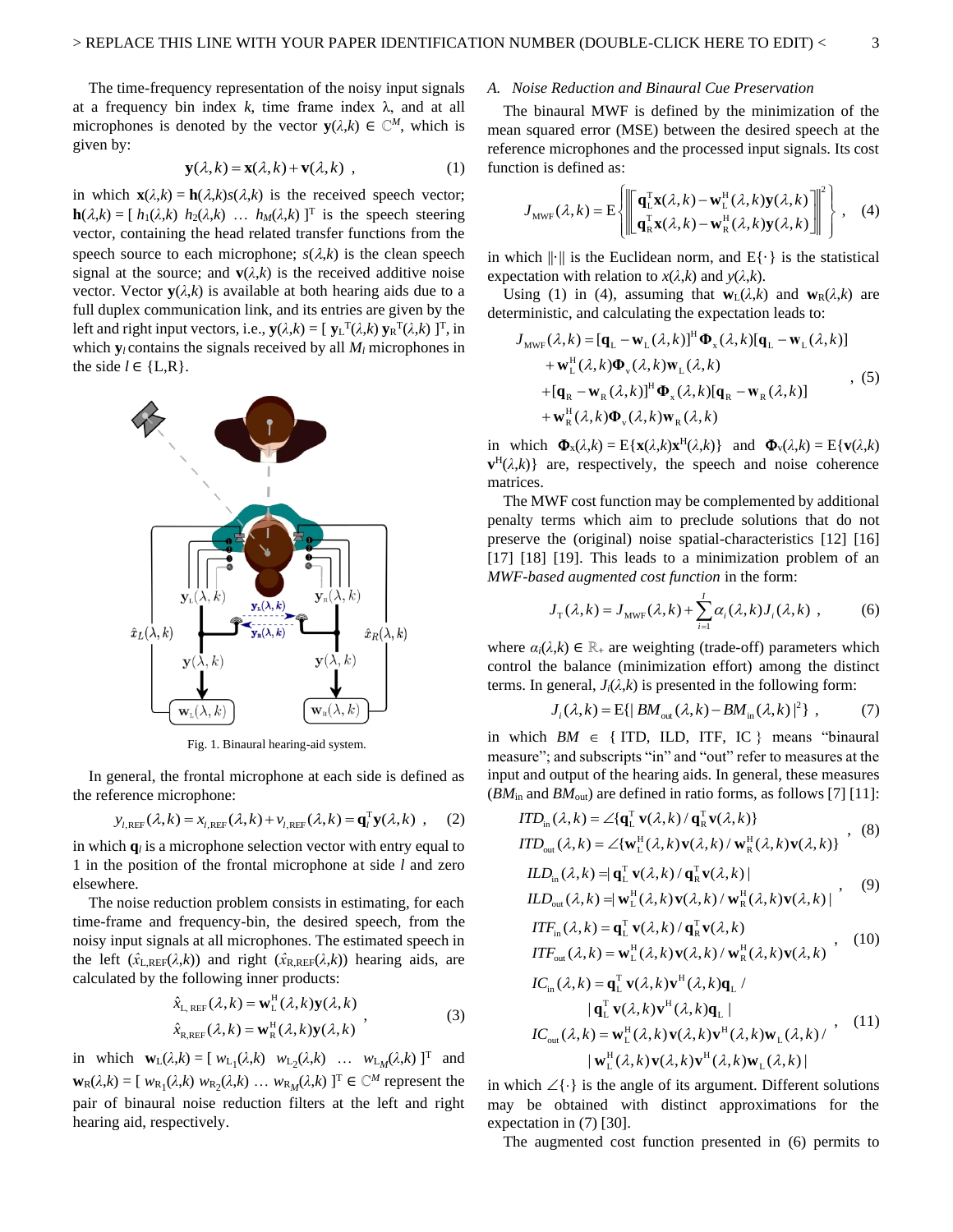establish a desired trade-off between noise-reduction/speechdistortion (due to minimization of  $J_{\text{MWF}}(\lambda, k)$ ) and binaural noise cue preservation (due to  $J_i(\lambda, k)$ ).

In general,  $\alpha_i(\lambda, k)$  are set as a single constant for all timeframes  $\lambda$  and frequency bins  $k$ , but may take into consideration the specific binaural cue frequency prevalence [\[12\]](#page-10-11) [\[31\].](#page-11-2)

## III. PROBLEM FORMULATION

<span id="page-3-0"></span>An extensive review of the literature indicated that previously proposed augmented MWF techniques employ constant trade-off parameters (i.e.,  $\alpha_i(\lambda, k) = \beta(k)$ ) in the cost function presented in  $(6)$  [\[11\]](#page-10-10) [\[19\]](#page-10-18) [\[31\].](#page-11-2) In this way, the performance of the binaural noise reduction method may be influenced by power variations of the received signals [\[11\].](#page-10-10) To highlight the influence of such kind of nonstationary behavior, speech and noise signals are represented in a normalized form as:

$$
\mathbf{v}(\lambda, k) = g(\lambda, k)\tilde{\mathbf{v}}(\lambda, k)
$$
  

$$
\mathbf{x}(\lambda, k) = g(\lambda, k)\tilde{\mathbf{x}}_{\text{SNR}}(\lambda, k)
$$
 (12)

in which  $g^2(\lambda, k) \in \mathbb{R}_+$  is the mean noise power at the input microphones of the hearing aids, i.e.,

$$
g^{2}(\lambda,k) = \mathbf{E}\{\|\mathbf{v}(\lambda,k)\|^{2}\},\qquad(13)
$$

at each bin *k* and time-frame  $\lambda$ ;  $\mathbf{\tilde{v}}(\lambda, k) = \mathbf{v}(\lambda, k)/E\{\|\mathbf{v}(\lambda, k)\|^2\}^{1/2}$  is the normalized noise vector, with unitary variance;  $\tilde{\mathbf{x}}$ <sub>SNR</sub>( $\lambda$ ,*k*) = *SNR*<sub>in</sub>( $\lambda$ ,*k*)<sup>1/2</sup> $\tilde{\mathbf{x}}$ ( $\lambda$ ,*k*);  $\tilde{\mathbf{x}}$ ( $\lambda$ ,*k*)/*E*{|| $\mathbf{x}$ ( $\lambda$ ,*k*)||<sup>2</sup>}<sup>1/2</sup> is the normalized speech vector, with unitary variance; and *SNR*<sub>in</sub>( $\lambda$ ,*k*) = E{ $\vert \vert \mathbf{x}(\lambda, k) \vert \vert^2$ *}/g*<sup>2</sup>( $\lambda$ ,*k*) is the overall input SNR, at each bin  $k$  and time-frame  $\lambda$ , at the microphones.

Using  $(12)$  in  $(1)$  results in:

$$
\mathbf{y}(\lambda, k) = g(\lambda, k) \times [SNR_{in}(\lambda, k)^{1/2} \times \tilde{\mathbf{x}}(\lambda, k) + \tilde{\mathbf{v}}(\lambda, k)]
$$
  
=  $g(\lambda, k) \times [\tilde{\mathbf{x}}_{SNR}(\lambda, k) + \tilde{\mathbf{v}}(\lambda, k)]$  (14)

Equation (14) models the noisy input-vector by a mutual gain and a weighted sum of two normalized signals. Since  $E\{\|\tilde{\mathbf{x}}(\lambda,k)\|^2\} = E\{\|\tilde{\mathbf{v}}(\lambda,k)\|^2\} = 1$ ,  $SNR_{in}(\lambda,k)$  establishes the SNR of the noisy input vector  $\mathbf{y}(\lambda,k)$ . The parameter  $g(\lambda,k)$  is named here as Lombard gain [\[32\],](#page-11-3) since it is associated to the speech effort  $(E{\{\Vert \mathbf{x}(\lambda,k)\Vert^2\}} = SNR_{in}(\lambda,k) \times g^2(\lambda,k))$  that is required to keep the same communication condition (i.e., a constant input SNR). Assuming a fixed SNR, equation (13) establishes a simplified model for representation of the Lombard effect, since it does not take into consideration other spectral modifications [\[24\]](#page-10-23) [\[25\].](#page-10-24) Despite its simplicity, equation (14) constitutes a meaningful way to investigate the impact of input power variations in the performance of MWF-based binaural noise reduction methods. This can be done by considering joint changes of both noise and speech absolute power (constant SNR), as well as modifications of the input SNR.

Now, let us represent  $J_{\text{MWF}}(\lambda, k)$  in a compact form as

$$
J_{\text{MWF}}(\lambda, k) = \mathbf{E}\{ \|\left[\mathbf{Q}^{\text{T}} - \mathbf{W}^{\text{H}}(\lambda, k)\right] \mathbf{x}(\lambda, k) + \mathbf{W}^{\text{H}}(\lambda, k) \mathbf{v}(\lambda, k)\|^2 \},\tag{15}
$$

in which  $\mathbf{Q} = [\mathbf{q}_L \ \mathbf{q}_R]^\text{T}$ , and  $\mathbf{W}(\lambda, k) = [\mathbf{w}_L(\lambda, k) \ \mathbf{w}_R(\lambda, k)]^\text{T} \in$  $\mathbb{C}^{2\times M}$ . Using (12) in (15) results in:

$$
J_{\text{MWF}}(\lambda, k) =
$$
  
\n
$$
g^{2}(\lambda, k) \times \left[ SNR_{\text{in}}(\lambda, k) \| \mathbf{Q} - \mathbf{W}(\lambda, k) \|_{\mathbf{0}_{\lambda}^{1/2}(\lambda, k)}^{2} , \quad (16) + \|\mathbf{W}(\lambda, k)\|_{\mathbf{0}_{\lambda}^{1/2}(\lambda, k)}^{2} \right]
$$

in which  $\Phi_{\bar{x}}(\lambda,k) = E{\{\tilde{x}(\lambda,k)\tilde{x}^H(\lambda,k)\}} = \Phi_{x}(\lambda,k)/E{\{\|x(\lambda,k)\|^2\}};$  $\Phi_{\tilde{v}}(\lambda,k) = E\{\tilde{v}(\lambda,k)\tilde{v}^{\text{H}}(\lambda,k)\} = \Phi_{v}(\lambda,k)/E\{\|\mathbf{v}(\lambda,k)\|^2\};$  and  $\|\mathbf{x}\|_{\mathbf{A}} =$  $||\mathbf{A}\mathbf{x}||$  for  $\mathbf{A} \in \mathbb{C}^{M \times M}$ .

By considering the ratios that define the binaural cues, presented in (8) to (11), and inspecting equation (7), it becomes easy to verify that the general definition for  $J_i$ , is not affected by either  $g(\lambda, k)$  nor  $SNR_{in}(\lambda, k)$ , since both the numerator and the denominator in those terms compensate each other.

In the following, the time-frame *λ* and the frequency index *k* will be omitted in the equations, for clarity reasons, whenever possible.

### <span id="page-3-2"></span>*A. Homogeneity Degree*

A useful concept to grab theoretical insights of the interplay between the Lombard gain (*g*) and the intrinsic trade-off (speech-distortion and noise reduction versus preservation of the binaural noise cues) associated to the augmented MWF cost function is the *homogeneity degree* [\[33\]](#page-11-4) of a function, which can be defined as follows:

**Definition 1:** A function  $f: \mathbb{C}^M \times \mathbb{C}^M \to \mathbb{R}$  is said to be positively homogeneous of degree *N* (or *N*-homogeneous), with respect to (w.r.t.) both **a**, **b**  $\in \mathbb{C}^M$ , for  $N \in \mathbb{R}$ , if  $f(c\mathbf{a}, c\mathbf{b}) = c^N f(\mathbf{a}, \mathbf{b})$  for all nonzero  $c \in \mathbb{R}_+$ .

Since the minimum of a function is invariant to positive scaling, the minimum of any *N*-homogeneous function is invariant to joint positive changes in **a** and **b**, i.e., min  $f(c\mathbf{a}, c\mathbf{b}) = \min c^N f(\mathbf{a}, \mathbf{b})$  (in which 'min' means 'minimum of'), for  $c \in \mathbb{R}_+$ . This property can be employed to understand the impact of the Lombard effect (speech and noise joint power variation) over the performance of MWF-based binaural noise reduction methods, as well as to formulate a robust choice for the weighting parameters  $\alpha_i(\lambda, k)$  in dynamic environments.

Applying Definition 1 into (16), it is possible to show that  $J_{\text{MWF}}$  is a 2-homogenous function w.r.t. both  $\tilde{\mathbf{x}}_{\text{SNR}}$  and  $\tilde{\mathbf{v}}$ , since:

$$
J_{\text{MWF}}(g\tilde{\mathbf{x}}_{\text{SNR}}, g\tilde{\mathbf{v}}) = g^2 J_{\text{MWF}}(\tilde{\mathbf{x}}_{\text{SNR}}, \tilde{\mathbf{v}})
$$
 (17)

On the other hand, it is also possible to show that the penalty terms  $(J_i)$  using the ratio forms defined by  $(7)$  to  $(11)$  are 0homogenous functions w.r.t.  $\tilde{v}$  and  $\tilde{x}_{SNR}$ , since

$$
J_i(g\tilde{\mathbf{x}}_{SNR}, g\tilde{\mathbf{v}}) = J_i(g\tilde{\mathbf{v}}) = J_i(\tilde{\mathbf{v}}) .
$$
 (18)

Using (17) and (18) in [\(6\),](#page-2-1) and considering a fixed weight parameter  $\alpha(\lambda,k) = \beta(k)$ , it is easy to verify that the augmented cost function  $J<sub>T</sub>$  is not homogeneous, since each part has a different degree of homogeneity. As a result, the minimum of  $J_T$  is affected by both *g* and  $SNR_{\text{in}}$ , which means that the desired trade-off between noise reduction and preservation of the binaural cues may change under different acoustic conditions.

#### IV. PROPOSED METHOD

<span id="page-3-1"></span>In this section, we propose a design method for the weighting parameters  $\alpha_i(\lambda, k)$ , with the aim of obtaining a robust trade-off between noise-reduction/speech-distortion and binaural-cue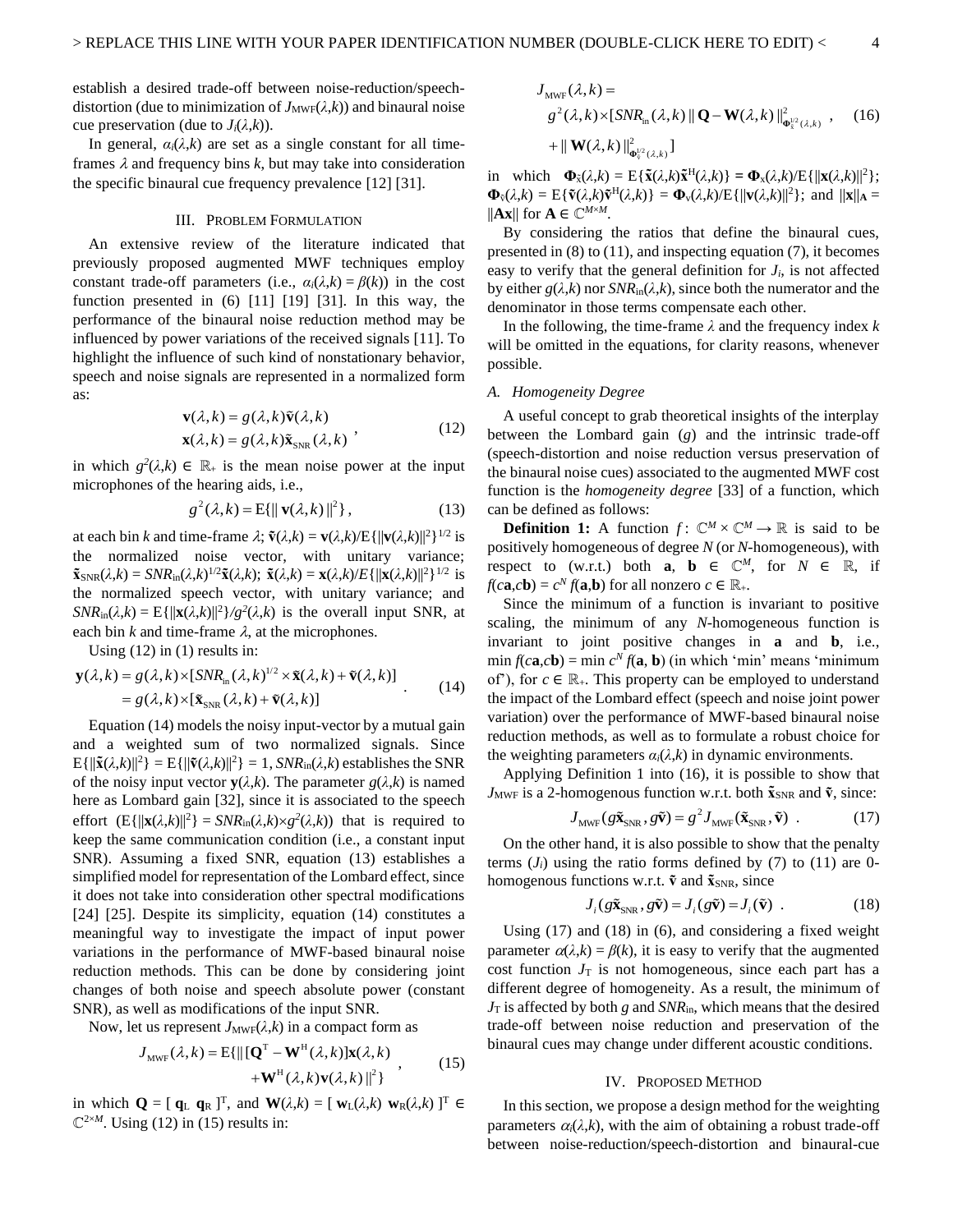preservation, against variations in *g* and *SNR*in. As demonstrated in Section [III.A,](#page-3-2) constant weighting parameters  $\alpha(\lambda, k) = \beta(k)$  lead to non-homogeneous  $J_T$ , which is affected by input power variations. Therefore, we propose to employ a dynamic  $\alpha$  defined as the multiplication of a constant weight by the noise power (squared Lombard gain), resulting in:

$$
\alpha(\lambda, k) = \beta(k) \times g^2(\lambda, k) \tag{19}
$$

in which  $\beta(k)$  is a constant (for each k) that defines the setpoint associated to the desired trade-off between noise reduction and binaural cue preservation. Using (17), (18), and (19) in (6) results in

$$
J_{\rm T}(g\tilde{\mathbf{x}}_{\rm SNR}, g\tilde{\mathbf{v}}) = g^2 [J_{\rm MWF}(\tilde{\mathbf{x}}_{\rm SNR}, \tilde{\mathbf{v}}) + \beta \sum_{i=1}^{I} J_i(\tilde{\mathbf{v}})]
$$
  
=  $g^2 J_{\rm T}(\tilde{\mathbf{x}}_{\rm SNR}, \tilde{\mathbf{v}})$  (20)

Equation (20) shows that the optimal solution ( $w<sub>L</sub>$  and  $w<sub>R</sub>$ ) of the resulting augmented MWF-based cost function is invariant to the Lombard gain. This occurs, since in  $(20)$   $J_T$  is 2homogeneous w.r.t. both  $\tilde{\mathbf{x}}_{SNR}$  and  $\tilde{\mathbf{v}}$ . This means that joint variations of speech and noise power should not affect the designed performance of the binaural noise reduction method.

## <span id="page-4-3"></span>*A. Robustness to SNRin Variations*

Although (19) assures robustness against the Lombard effect, the resulting augmented cost function is still non-homogeneous w.r.t. *SNR*in variations and, as a result, there is no guarantee of setpoint invariance under such condition.

To investigate the impact of *SNR*in variations in the performance of the proposed method, we employ a heuristic reasoning analysis. By using (16) in (20), the minimization problem to obtain the optimal (left and right) coefficientvectors can be written as:

$$
\min_{\mathbf{w}} J_{\mathrm{T}} = g^2 \min_{\mathbf{w}} \left\{ \frac{S N R_{\mathrm{in}} \left\| \mathbf{Q} - \mathbf{W} \right\|_{\mathbf{\Phi}_{\mathrm{x}}^{1/2}}^2 + \left\| \mathbf{W} \right\|_{\mathbf{\Phi}_{\mathrm{v}}^{1/2}}^2 + \left\| \mathbf{W} \right\|_{\mathbf{\Phi}_{\mathrm{v}}^{1/2}}^2 + \left\| \mathbf{W} \right\|_{\mathbf{\Phi}_{\mathrm{v}}^{1/2}}^2 + \left\| \mathbf{W} \right\|_{\mathbf{\Phi}_{\mathrm{v}}^{1/2}}^2 \right\} \tag{21}
$$

It can be noted from (21) that increasing *SNR*in boosts the significance of ||**Q**−**W**||<sup>2</sup>**Φ**x̃ <sup>½</sup>, which can be interpreted as a weighted similarity measure between **Q** and **W**. Thus, as *SNR*in increases, the strength of the first term in (21) becomes larger compared to that of the other two, which are not directly influenced by *SNR*in. This leads the solutions to the minimization problem  $w_L$  and  $w_R$  to approximate  $q_L$  and  $q_R$ , respectively.

According to [\[34\],](#page-11-5) which presents a theoretical analysis of the conventional Wiener filter, the amount of noise distortion decreases proportionally to the increase of the input SNR. In fact, for a very large input SNR the optimal solution corresponds to an all-pass filter. It can be shown that this finding, originally presented for the monaural Wiener filter, is also true for the binaural MWF. In this case, increases in the input SNR, lead to decreases in magnitude and phase distortions of the noise at both ears, restoring its original binaural-cues. As a result, the parameter  $\beta(k)$  that satisfies the noise binaural cue preservation requirements at a given input SNR, will also

satisfy the same requirements at a higher input SNR condition.

#### *B. Weight Parameter Design*

Considering the previous reasoning, devising a parameter design strategy now becomes straightforward. The proposed approach is based on the structure presented in (19), which should provide setpoint invariance to the Lombard gain. Then, considering the worst predicted *SNR*in condition, the weight parameter  $\beta$  is chosen as the smallest value such that the minimum required preservation of the noise binaural-cues is obtained. In this way, higher input SNRs will naturally reinforce the noise binaural-cue preservation. A pseudocode for this procedure is detailed in [TABLE I.](#page-4-1)

| <b>TABLE</b>                                 |
|----------------------------------------------|
| PSEUDOCODE FOR THE PARAMETER DESIGN STRATEGY |

<span id="page-4-1"></span>

| <b>Algorithm 1:</b> Parameter design strategy                  |
|----------------------------------------------------------------|
| <b>Input:</b> SNR <sub>worst</sub>                             |
| Output: $\beta$                                                |
| 1. Generate an acoustic scenario using the worst possible      |
| $SNR$ (SNR <sub>worst</sub> ) as $SNR_{\text{in}}$ ;           |
| For all $k$                                                    |
| 2. Set $\beta(k)=0$                                            |
| 3. Compute the solution of the MWF-based method in (21)        |
| for $\beta(k)$ ;                                               |
| 4. Assess the binaural cue preservation of the noise source    |
| at the output;                                                 |
| <b>5. If the binaural cue preservation is not satisfactory</b> |
| <b>Then</b> increase $\beta(k)$ by a small amount and return   |
| to step $3$ ;                                                  |
| <b>Otherwise</b> finish:                                       |

<span id="page-4-0"></span>**Return**  $\beta(k)$ 

#### V. EXPERIMENTAL SETUP

To illustrate the performance of the proposed method we present numerical simulations and psychoacoustic experiments for the MWF with interaural transfer function preservation  $(MWF-ITF)$  according to equations  $(5)$ ,  $(6)$ ,  $(7)$ ,  $(10)$ , and approximations defined in [\[17\].](#page-10-16) Comparisons were carried out among unprocessed noise (RAW); noise processed by the MWF method; by the MWF-ITF using a fixed weight parameter; and by the proposed method (MWF-ITF-R). This last one is comprised of equations (13), (19), and the method described in [TABLE I.](#page-4-1)

The main goal of the presented experiments is to illustrate the improved robustness of the proposed method against variations in both Lombard gain and input SNR, better preserving the original perception of the acoustic scenario. The considered acoustic scenario is comprised of a target speech source and a single point noise source. Sub-indexes were added to refer to speech  $(S)$ , noise  $(N)$ , and left  $(L)$  and right  $(R)$  ears.

## <span id="page-4-2"></span>*A. Acoustic Scenario*

The acoustic scenario was simulated using head-related impulse responses (HRIRs) obtained from an anechoic chamber using a manikin Bruel & Kjær type 4128-C wearing a pair of behind-the-ear hearing aids [\[35\].](#page-11-6) Each hearing aid has 3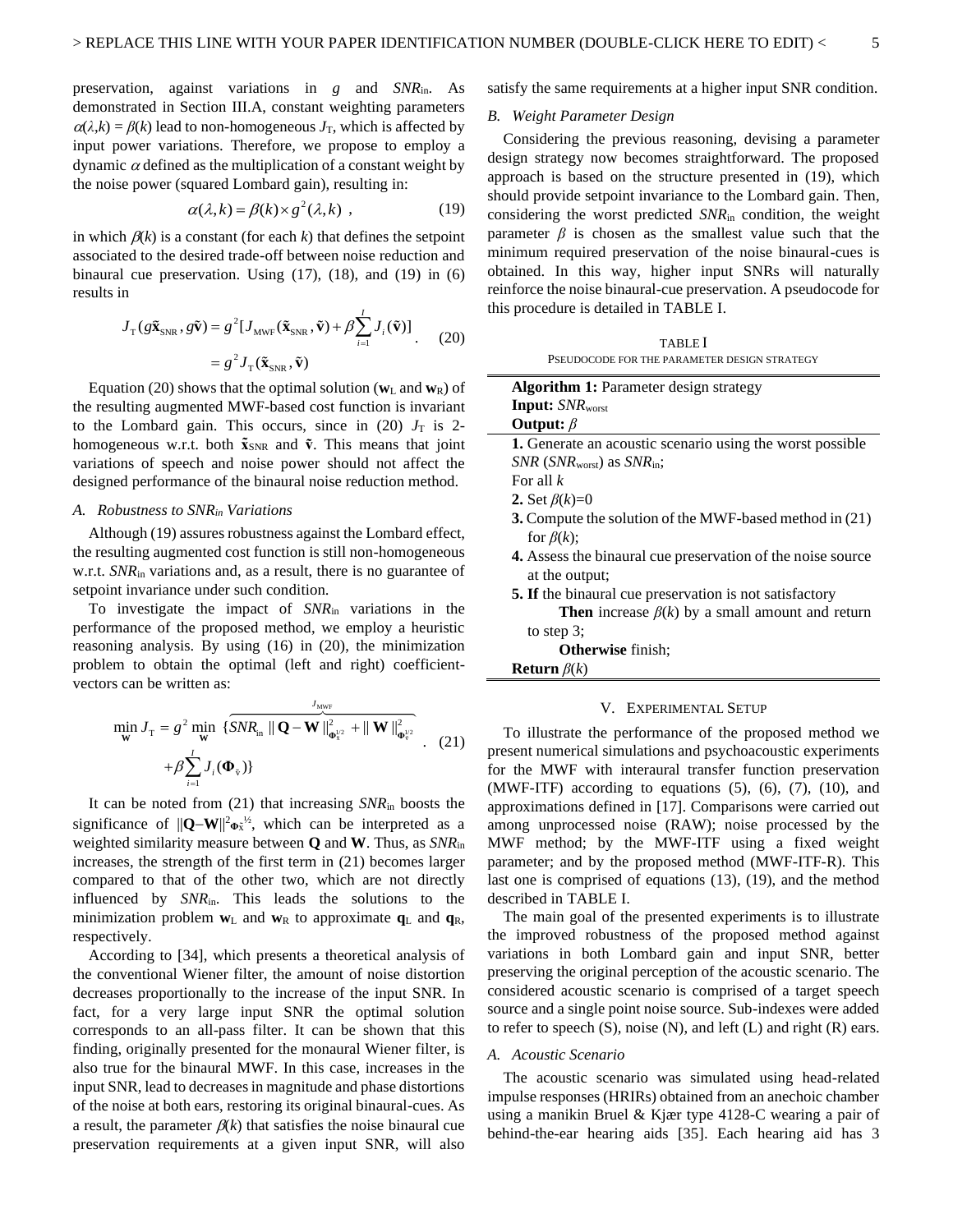microphones, resulting in  $M = M<sub>L</sub> + M<sub>R</sub> = 6$  microphones. The speech source was assumed to be located at an azimuth  $\theta_s = 0^\circ$ and distance  $r<sub>S</sub> = 0.8$  m from the manikin, while the noise source was at  $\theta_N = -60^\circ$  (left side) and  $r_N = 3.0$  m.

## <span id="page-5-2"></span>*B. Speech and Noise Signals*

A set of 32 speech audio files from the repeated Harvard databas[e \[36\]](#page-11-7) was selected. The sentence "the fruit peel was cut in thick slices" was uttered by the same female speaker. A set of 32 non-overlapping segments of ICRA noise type I [\[37\],](#page-11-8)  which is a speech-like noise with spectral and temporal properties similar to those of the human voice, was employed for contamination. [Fig. 2\(](#page-5-0)a) and [Fig. 2\(](#page-5-0)b) illustrate the speech and noise spectrograms, respectively. [Fig. 3](#page-5-1) details the estimated power spectrum density (PSD) of both speech and noise. The sampling frequency was  $f_s = 16$  kHz.

The noisy signals at the hearing aid microphones were created by convolving speech and noise, respectively, with  $HRIR<sub>S</sub>$  and  $HRIR<sub>N</sub>$ , and then summing the weighted signals to obtain a desired input SNR.



<span id="page-5-0"></span>Fig. 2. Spectrograms of: (a) speech sentence: "the fruit peel was cut in thick slices"; and (b) one segment of the ICRA noise type I.



<span id="page-5-1"></span>Fig. 3. Estimated power spectral density (PSD): (a) speech (blue); and (b) ICRA type I noise (red).

The time-frequency representation of the input signals was obtained using the short-time Fourier transform (STFT) with a frame size of 128 samples, corresponding to a time-frame of 8 ms. A squared-root Hanning window was applied. The discrete Fourier transform employed  $K = 256$  bins, zero padding, and 50% overlap.

The noise coherence matrices  $(\Phi_{v}(\lambda,k))$  were calculated directly from the available noise epochs. This was performed to reduce reinforcement of the binaural cues of the processed signals due to estimation errors [\[38\].](#page-11-9) In real applications, this coherence matrix can be estimated as in [\[39\].](#page-11-10) The noisy signal coherence matrices  $(\Phi_{v}(\lambda,k))$  were obtained from the noisysignal as in real applications. The speech coherence matrix was approximated by  $\Phi_x(\lambda, k) = \Phi_y(\lambda, k) - \Phi_y(\lambda, k)$ .

The noisy-input, speech, and noise signals were processed, in the frequency domain, by the filter coefficients obtained by applying the Broyden-Fletcher-Goldfarb-Shanno quasi-Newton optimization method [\[40\]](#page-11-11) [\[41\]](#page-11-12) to minimize the MWF, MWF-ITF, and MWF-ITF-R cost functions. The time-domain synthesized output signals were generated by weighting adjacent frames by the synthesis window [\[42\].](#page-11-13)

## *C. Objective Criteria*

Simulation results were assessed according to six objective criteria. The left and right global input-output SNR differences, which measures the global SNR variation at each ear, are calculated as:

$$
\Delta SNR_l = 10 \log_{10} \left( \sum_{k=1}^{K} \frac{\mathbf{w}_l^{\mathrm{H}}(k) \mathbf{\Phi}_x(k) \mathbf{w}_l^{\mathrm{H}}(k)}{\mathbf{w}_l^{\mathrm{H}}(k) \mathbf{\Phi}_y(k) \mathbf{w}_l^{\mathrm{H}}(k)} \right) -10 \log_{10} \left( \sum_{k=1}^{K} \frac{\mathbf{q}_l^{\mathrm{T}} \mathbf{\Phi}_x(k) \mathbf{q}_l}{\mathbf{q}_l^{\mathrm{T}} \mathbf{\Phi}_y(k) \mathbf{q}_l} \right), \qquad (22)
$$

in which  $\Phi_{\rm x}(k)$  and  $\Phi_{\rm v}(k)$  assume stationary signals. The ILD and ITD differences [\[30\]](#page-11-1) for both speech and noise are defined as:

$$
\Delta T D_e = \left( \sum_{k=1}^{k_s} \angle \frac{\mathbf{w}_L^H(k) \Phi_e(k) \mathbf{w}_L(k)}{\mathbf{w}_R^H(k) \Phi_e(k) \mathbf{w}_R(k)} \right) \n- \left( \sum_{k=1}^{k_s} \angle \frac{\mathbf{q}_L^T \Phi_e(k) \mathbf{q}_L}{\mathbf{q}_R^T \Phi_e(k) \mathbf{q}_R} \right), \n\Delta ILD_e = 10 \log_{10} \left( \sum_{k=k_s+1}^{K/2+1} \frac{\mathbf{w}_L^H(k) \Phi_e(k) \mathbf{w}_L(k)}{\mathbf{w}_R^H(k) \Phi_e(k) \mathbf{w}_R(k)} \right) \n-10 \log_{10} \left( \sum_{k=k_s+1}^{K/2+1} \frac{\mathbf{q}_L^T \Phi_e(k) \mathbf{q}_L}{\mathbf{q}_R^T \Phi_e(k) \mathbf{q}_R} \right),
$$
\n(23)

in which  $e \in \{ S, N \}$ , *K* is the number of bins, and  $k_s = 11500K/f_s$  is the highest integer smaller than  $1500K/f_s$ .

The averaged squared Lombard gain  $(\bar{g}^2)$  is estimated according to

$$
\overline{g}^{2} = \frac{1}{\Lambda} \sum_{\lambda=1}^{A} \sum_{k=1}^{K} \hat{g}^{2}(\lambda, k) = \frac{1}{\Lambda} \sum_{\lambda=1}^{A} \sum_{k=1}^{K} \hat{\sigma}_{v}^{2}(\lambda, k) , \qquad (24)
$$

in which  $\Lambda$  is the number of available time-frames; and the estimated *SNR*<sub>in</sub> (*SNR*<sub>in</sub>) is calculated as: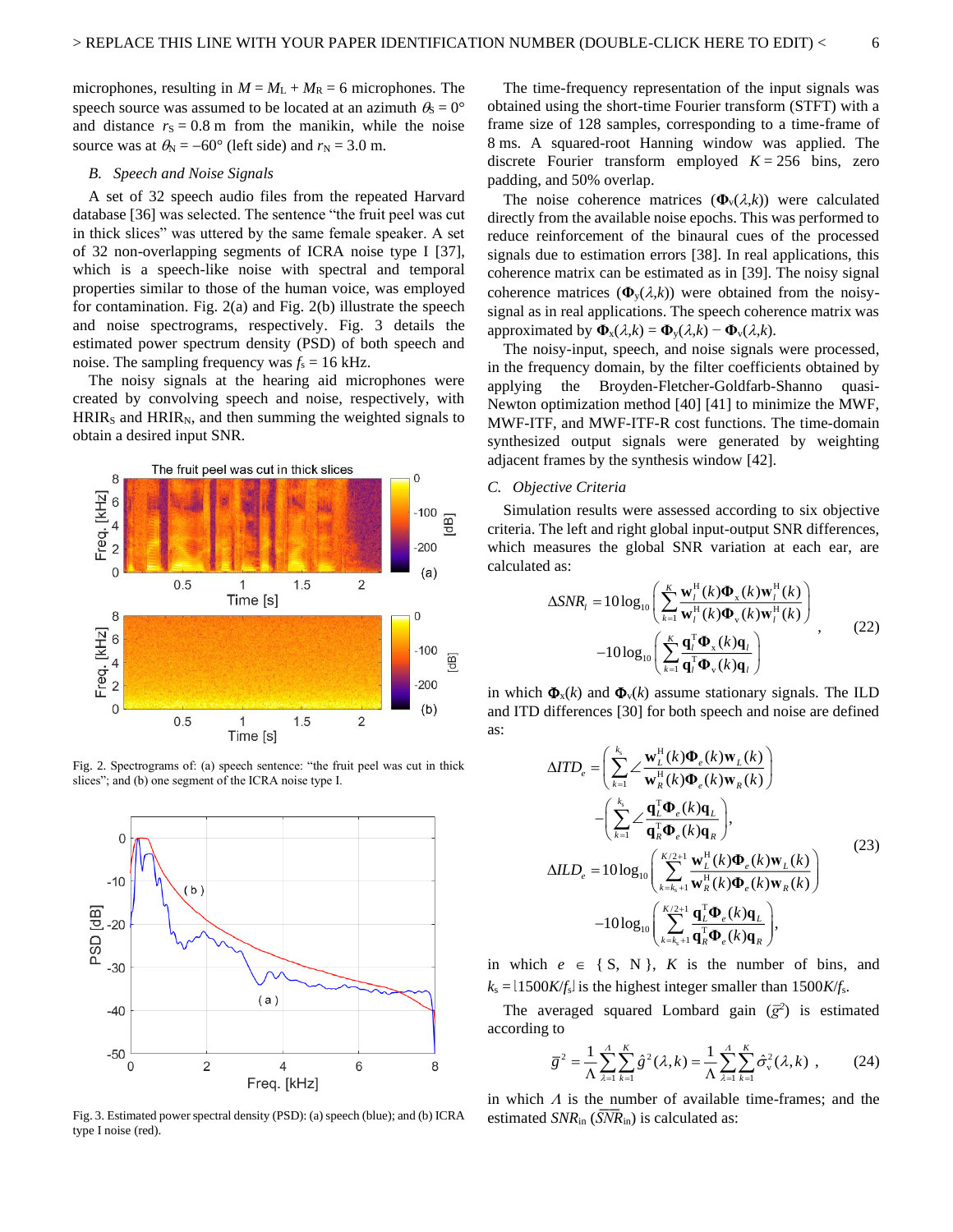$$
\overline{SNR}_{\text{in}} = \frac{\sum_{\lambda=1}^{A} \sum_{k=1}^{K} \hat{\sigma}_{x}^{2}(\lambda, k)}{\sum_{\lambda=1}^{A} \sum_{k=1}^{K} \hat{\sigma}_{v}^{2}(\lambda, k)},
$$
(25)

#### *D. Psychoacoustic Experiments*

Psychoacoustic experiments were conducted to assess the performance of volunteers in a lateralization task. A headphone Sennheiser HD 202 was connected to a laptop, by using a Realtek® high-definition audio onboard sound card, under Windows 10 operational system. Noise-only signals processed by the assessed methods were employed to quantify the perceived azimuth of arrival. A total of 16 volunteers participated in the experiment, which were divided in two groups. In the first group, employed for Lombard gain analysis, there were 2 females and 6 males, resulting in an average age of 25.6 years with a standard deviation of 5 years. In the second group, employed for analyzing SNR variations, three females and five males performed the experiment. The average age of this group was 23.2 years and a standard deviation of 4 years. The experiments were approved by the Ethics Committee in Human Research, under certificate 90899518.7.0000.0121 CEP-UFSC. All volunteers read and signed the written informed consent form.

After an initial period necessary for adjusting the volume to comfortable levels and providing instructions, the experiment procedure was divided into three stages: (a) learning: in which the volunteers listened to audios associated to visual information about their respective azimuths, (from −90° to 90°, spaced by 15°, including the edge points); (b) training: in which volunteers were instructed to associate seven audios with a set of seven azimuths:  $\{-90^\circ, -60^\circ, -30^\circ, 0^\circ, 30^\circ, 60^\circ, 90^\circ\}$  – during this stage volunteers were allowed to listen to the audios and to change their choices as many times as they wanted before finishing the experiment; and (c) testing: in which the volunteers were instructed to listen to a set of randomly selected audios and to blindly assign them to an azimuth. The volunteers were allowed to listen to the audios as many times as they wanted before assigning.

Unprocessed noise (RAW), as well as, MWF, MWF-ITF, MWF-ITF-R processed noise were obtained according to the acoustic scenario described in Section [V.](#page-4-0)[A,](#page-4-2) for four different noise runs, and either  $0 \text{ dB} \leq \bar{g}^2 \leq 30 \text{ dB}$  or  $-5 \text{ dB} \leq SNR_{\text{in}}$  $\leq$  25 dB in steps of 5 dB [\[20\]](#page-10-19) [\[43\].](#page-11-14) Additionally, five unprocessed noise-only audios related to the following azimuths  $\{-90^\circ, -30^\circ, 0^\circ, 30^\circ, 90^\circ\}$  were also employed, totalizing 117 audios for each volunteer in each experiment.

## VI. RESULTS

<span id="page-6-0"></span>In this section, the performance of the proposed method was assessed by both objective quality metrics and psychoacoustic experiments, considering either Lombard-gain or SNR variations. The acoustic scenario was created according to Section[s V.A](#page-4-2) and [V.B.](#page-5-2) [TABLE II](#page-6-1) shows the input signal quality measures. The proposed method assumed the following arbitrary design requirements:  $SNR_{worst} = -5$  dB [\[20\]](#page-10-19) [\[43\];](#page-11-14) and a binaural cue preservation requirement for the noise source

defined by  $\Delta I L D_N < 2$  dB and  $\Delta I T D_N < 2$  ms, which resulted in  $\beta(k) = 1$  for all *k*. All volunteers were able to assign each noise signal to their correct azimuth in stage 2 (training) of the psychoacoustic experiment, showing adequate individual lateralization capacity.

TABLE II INPUT QUALITY MEASURES

<span id="page-6-1"></span>

| Measure                | Average values |
|------------------------|----------------|
| PESO <sub>L</sub>      | 1.05           |
| $PESO_R$               | 1.07           |
| $SNRL$ [dB]            | $-6.71$        |
| $SNR_{R}$ [dB]         | $-2.60$        |
| $SNR_{\text{in}}$ [dB] | -5             |



<span id="page-6-2"></span>Fig. 4. Averaged binaural-cue errors with respect to the averaged squared Lombard gain  $(g^2)$  in deciBels (dB) for: (i) MWF (black square), (ii) MWF-ITF (blue diamond), and (iii) MWF-ITF-R (red triangle). (a)  $\Delta ILD<sub>N</sub>$  [dB]; (b)  $\Delta ITD<sub>N</sub>$ [ms]; (c)  $ΔILD<sub>S</sub>$  [dB]; (d)  $ΔITD<sub>S</sub>$  [ms].

#### *A. Robustness to the Lombard Gain: Numerical Simulations*

[Fig. 4](#page-6-2) shows speech and noise *ΔILD* and *ΔITD* values for MWF, MWF-ITF, and MWF-ITF-R processed signals, as a function of the average squared Lombard gain (see (24)). It is clearly noted that the performance of the conventional MWF-ITF is significantly affected by variations in the Lombard gain.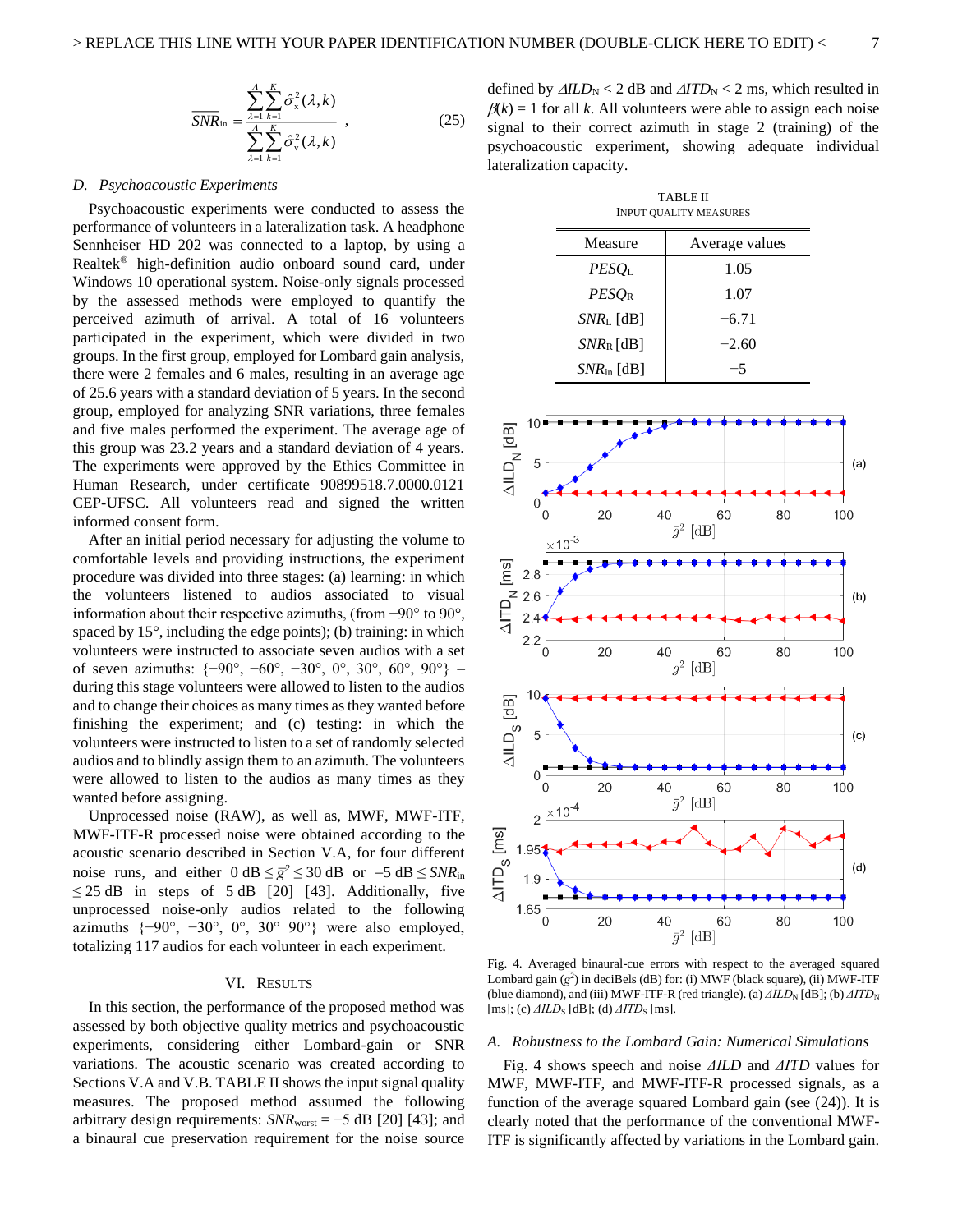[Fig. 4](#page-6-2) also shows that both MWF and MWF-ITF-R are approximately invariant to changes in  $\bar{g}^2$ . Considering *ΔILD*<sub>N</sub> and *ΔITD*<sub>N</sub>, respectively shown in [Fig. 4\(](#page-6-2)a) and Fig. 4(b), the MWF presents the highest noise distortion, while the MWF-ITF-R presents the lowest. On the other hand, for *ΔILD*<sub>S</sub> and *ΔITD*<sub>S</sub>, respectively shown in [Fig. 4\(](#page-6-2)c) an[d Fig. 4\(](#page-6-2)d), the MWF results in the lowest speech distortion, and the MWF-ITF-R in the highest. A similar behavior is verified for *ΔSNR<sup>L</sup>* and the *ΔSNR<sup>R</sup>* presented, respectively, in [Fig. 5\(](#page-7-0)a) an[d Fig. 5\(](#page-7-0)b).



<span id="page-7-0"></span>Fig. 5. Averaged input-output SNR differences with respect to the average squared Lombard gain ( $\bar{g}^2$ ) in deciBels (dB) for: (i) MWF (black square), (ii) MWF-ITF (blue diamond), and (iii) MWF-ITF-R (red triangle). (a) *ΔSNR*<sup>L</sup> [dB]; and (b)  $\triangle SNR$ <sub>R</sub> [dB].

## *B. Robustness to the Lombard Gain: Psychoacoustic Experiments*

[Fig. 6\(](#page-8-0)a) and [Fig. 6\(](#page-8-0)b) present, respectively, the average and median perceived azimuth of arrival for each noise reduction method and unprocessed noise, obtained in the psychoacoustic experiments with volunteers. It can be noted that the average/median perceived azimuth obtained from signals processed by the MWF-ITF is significantly affected by the Lombard Gain.

[Fig. 6\(](#page-8-0)c) presents box-and-whisker diagrams including all Lombard gains. The average perceived azimuth for the unprocessed (RAW) noise is  $-71^\circ$  (median of  $-75^\circ$ ). In this sense, we verify that volunteers overestimate the true azimuth of the noise source localized at −60° (left). As expected for signals processed by the MWF, the perceived noise azimuth is changed towards the speech source at azimuth 0° (average of 3°

and median of 0°). The MWF-ITF presents an average perceived azimuth of −25° (median of −19°), indicating a displacement towards the speech azimuth. This is especially true for large Lombard gains, when its cost function is largely unbalanced. The proposed MWF-ITF-R results in accurate estimates of the original noise azimuth with an average of −54° (median of  $-56^\circ$ ).

Considering the average response of the volunteers for each audio, and that each  $\bar{g}^2$  indicates a different condition in which the azimuth was measured, a one-way repeated measures ANOVA test was applied to analyze the three methods with relation to the perceived azimuth. Firstly, the Shapiro-Wilk (SW) test was applied to the data of each method to verify the hypothesis of gaussianity. Its null hypothesis is defined as "*H0*: the distributions are Gaussian" at the level of significance  $p > 0.05$ .  $H_0$  was accepted for all groups. The Mauchly's test was used to analyze the sphericity assumption of the ANOVA test. The null hypothesis of this test is "*H0*: differences between all possible pairs are equal" and the level of significance was  $p > 0.05$ . The sphericity assumption was rejected, and the Greenhouse-Geisser (GG) correction was applied. As no extreme outliers were identified, the one-way repeated ANOVA, with the null hypothesis defined as "*H0*: all distributions are the same, at the level of significance  $p > 0.05$ " was applied. As a result, the null hypothesis was rejected  $(F(2,68) = 66.5, p < 0.0001, \eta^2 = 0.56)$ . Then, the Dunn-Bonferroni post-hoc test was applied to verify which pairs of distributions were different from each other. The null hypothesis was "*H0*: the pairs of groups have the same distributions, at a level of significance  $p > 0.05$ ". Finally, we concluded that all pairwise differences, between methods, were statistically different ( $p \le 0.05$ ).

Speech azimuth was undoubtedly perceived at 0° for all methods, not being further analyzed.

### *C. Robustness to SNR Variations: Numerical Simulations*

A preliminary computational simulation was performed for corroborating the theoretical hypothesis presented in Section [IV.A,](#page-4-3) with relation to the robustness of equation (21) against *SNR*in variations.

[Fig. 7](#page-8-1) shows the ratio between the average (for all bins) of *J*<sub>MWF</sub> and  $\beta \Sigma^{I}{}_{i=1} J_{i}(\Phi_{\tilde{v}})$ , for  $I = 1$ ,  $BM \equiv ITF$  and optimal **W**, in (21), i.e.,

$$
\eta = \left(\sum_{k=1}^{K} J_{\text{MWF}}(k)\right) / \left(\beta \sum_{k=1}^{K} J_1(k)\right),\tag{26}
$$

as a function of  $SNR_{\text{in}}$  for  $\beta \in \{0, g^{-2}, 1\}$ , respectively corresponding to the MWF, MWF-ITF, and the MWF-ITF-R methods. From [Fig. 7,](#page-8-1) it is possible to verify that for  $\beta \in \{0,$  $g^{-2}$ } (MWF and MWF-ITF) the ratio in (21) substantially decreases with increasing *SNR*<sub>in</sub>. For *SNR*<sub>in</sub> > 0 dB,  $\eta$  decays logarithmically with  $SNR_{in}$ . On the other hand, for  $\beta = 1$  (MWF-ITF-R)  $\eta$  is approximately constant for all range of  $SNR_{\text{in}}$ . From these observations it can be inferred that ensuring preservation of the binaural noise cues for a given SNR condition, assures that they will also be preserved for higher SNRs.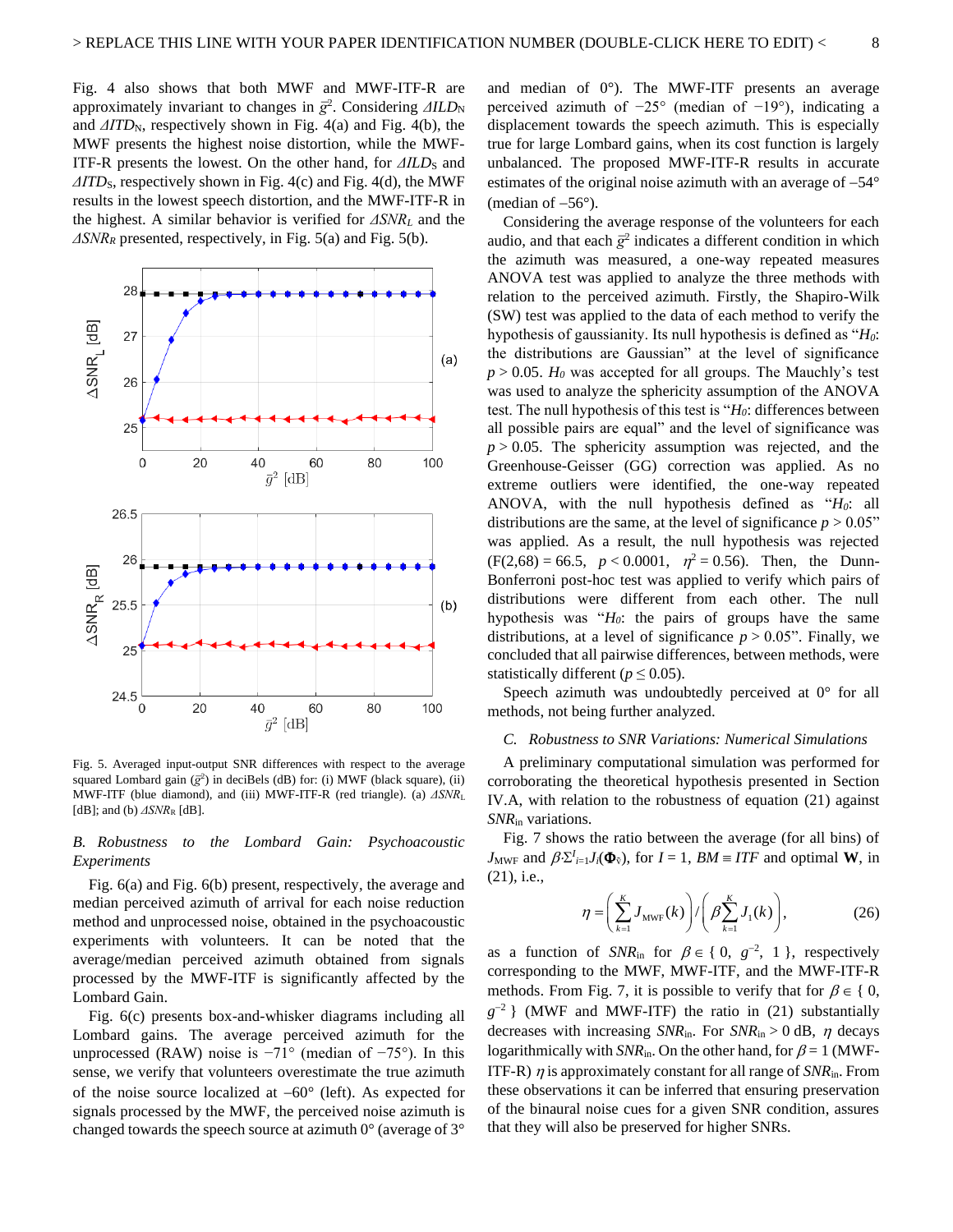

<span id="page-8-0"></span>Fig. 6. Psychoacoustic experiments for different average squared Lombard gains: RAW (unprocessed) (green circle), MWF (black square), MWF-ITF (blue diamond), MWF-ITF-R (red triangle), true noise azimuth (black dashed line), and true speech azimuth (pink dotted-dashed line). (a) Average and (b) median perceived azimuths. (c) Box-and-whisker diagrams for all perceived azimuths grouped by technique (circles represent the average values).

Following, [Fig. 8](#page-8-2) shows speech and noise *ILD* and *ITD* as a function of  $SNR_{\text{in}}$ . Both MWF-ITF and MWF-ITF-R methods have the same performance at  $\overline{SNR}_{in} = -5$  dB. Speech binaural cues for both MWF-ITF and MWF-ITF-R are similar, and not very distinct from MWF results, indicating that the azimuth of the target source is preserved.

It can be observed that both *ΔILD*<sub>N</sub> and *ΔITD*<sub>N</sub> results are affected by the  $\overline{SNR}_{in}$ . The binaural cues of the noise processed by the proposed method are mostly affected in the  $-50$  dB <  $\overline{SNR}_{in}$  <  $-5$  dB range, while for the conventional MWF-ITF this range is –5 dB <  $\overline{SNR}_{in}$  < 60 dB.



<span id="page-8-1"></span>Fig. 7. Simulation results for equation (26): (i)  $\beta = 0$  (MWF) (black); (ii)  $\beta = g^{-2}$ (MWF-ITF) (blue); and (iii)  $\beta = 1$  (MWF-ITF-R) (red).



<span id="page-8-2"></span>Fig. 8. Influence of the  $\overline{SNR}_{in}$  in the binaural noise cue preservation: (i) MWF (black); (ii) MWF-ITF (blue); and (iii) MWF-ITF-R (red). (a)  $\Delta ILD_N$ , (b) *ΔILD*<sub>S</sub>, (c) *ΔITD*<sub>N</sub>, and (d) *ΔITD*<sub>S</sub>.

## *D. Robustness to SNR Variations: Psychoacoustic Experiments*

[Fig. 9\(](#page-9-1)a) and [Fig. 9\(](#page-9-1)b) present, respectively, the average and median azimuth perceived by volunteers for each noise reduction method and unprocessed noise as a function of  $SNR_{\text{in}}$ . It can be noted that the azimuth perception obtained from both MWF and MWF-ITF processed signals are more affected by the  $\overline{SNR}_{in}$  than the MWF-ITF-R. [Fig. 9\(](#page-9-1)c) presents box-andwhisker diagrams of all perceived azimuths grouped by processing method. The average (and median) perceived azimuth for the unprocessed noise (RAW) is −68°. In this sense, volunteers overestimate the real azimuth of the noise source as also verified in the psychoacoustic experiments in Sectio[n V.B.](#page-5-2)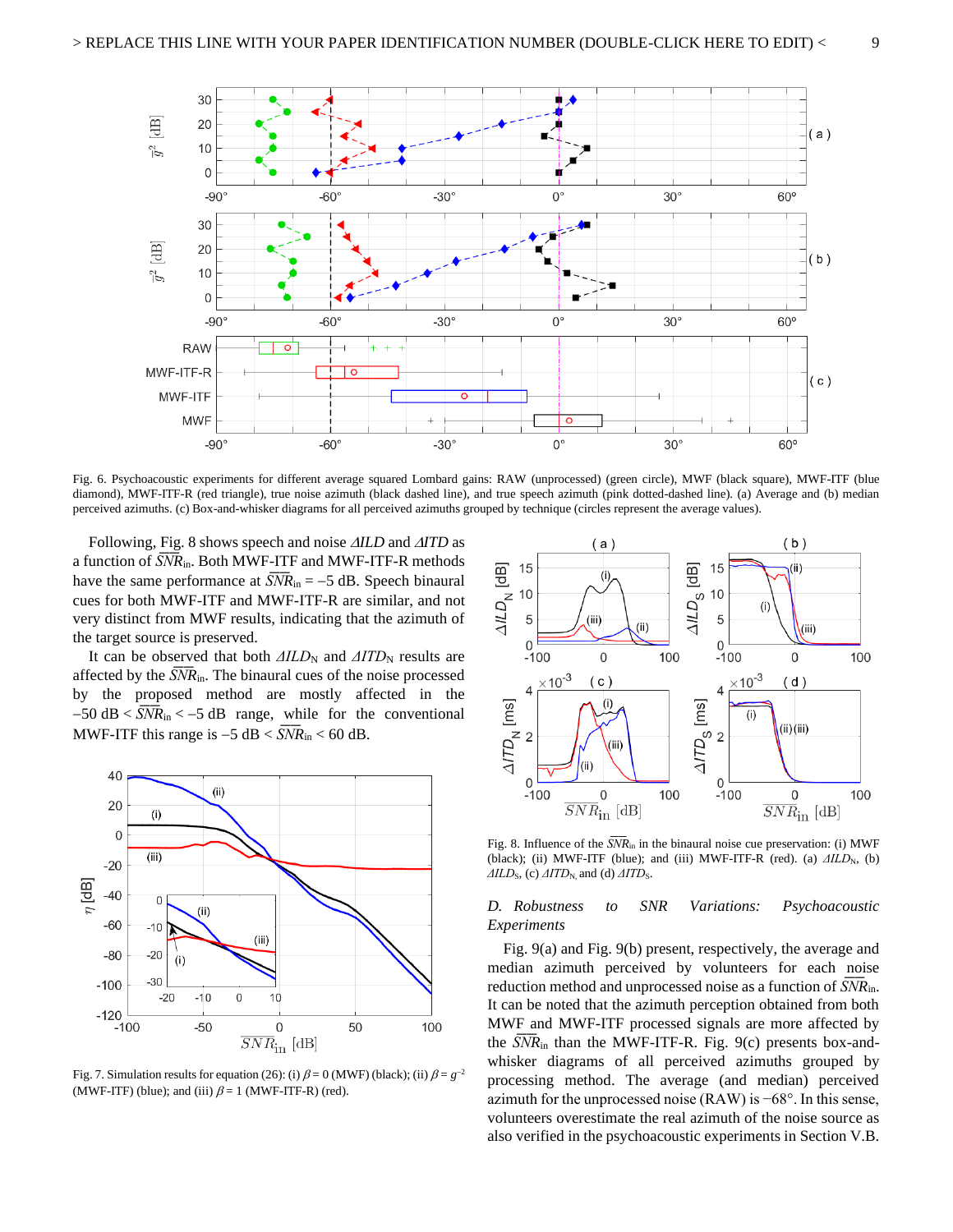

<span id="page-9-1"></span>Fig. 9. Psychoacoustic experiments for different  $\overline{SNR}_{in}$ : RAW (unprocessed) (green circle), MWF (black square), MWF-ITF (blue diamond), and MWF-ITF-R (red triangle), true noise azimuth (black dashed line), and true speech azimuth (pink dotted-dashed line). (a) Average and (b) median perceived azimuths. (c) Box-andwhisker diagrams for all perceived azimuths grouped by technique (circles represent the average values).

As expected, the perceived azimuths provided by the MWF are severely displaced toward to the speech source at azimuth  $0^{\circ}$ (average of  $0^{\circ}$  and median of  $2^{\circ}$ ). The MWF-ITF resulted a perceived average azimuth at −46° (median of −45°), while MWF-ITF-R provided an average (and median) of −58°.

Unprocessed and processed noise by the MWF, MWF-ITF and MWF-ITF-R methods were analyzed with relation to their perceived azimuth performance, constituting four groups. No extreme outliers were identified in any group. Gaussianity was accepted, but sphericity assumption was rejected. In this way, the Greenhouse-Geisser transformation was applied. The oneway repeated ANOVA test was applied, in which the null hypothesis is "*H0*: all distributions are the same", at the level of significance  $p > 0.05$ . The null hypothesis was rejected. Using the Dunn-Bonferroni post-hoc test, all pair comparisons rejected the null hypothesis. Finally, we concluded that all pairwise differences, between methods, were statistically different ( $p \leq 0.05$ ).

#### VII. DISCUSSION

<span id="page-9-0"></span>The proposed dynamic weighting parameter and its designing method aim to provide a robust operating setpoint, for a desired noise reduction effort and preservation of the original perceived azimuth for both speech and noise acoustic sources, under nonstationary conditions.

In Section [III,](#page-3-0) the influence of both the Lombard effect and the SNR condition into augmented MWF-based cost functions was theoretically presented.

Numerical simulations with objective criteria indicate that the proposed method presented in Section [IV](#page-3-1) is robust to both the Lombard effect [\(Fig. 4](#page-6-2) and [Fig. 5\)](#page-7-0) and to input SNR variations [\(Fig. 8\)](#page-8-2).

[Fig. 4](#page-6-2) an[d Fig. 5](#page-7-0) show that the performance of the MWF-ITF is significantly affected by the Lombard gain. It can be noted that increasing the Lombard gain increases both *ΔSNR<sup>L</sup>* and *ΔSNRR*, as well as preservation of the speech binaural cues. However, both *ΔILD*<sub>N</sub> and *ΔITD*<sub>N</sub> indicate a progressive distortion of the noise binaural cues. For  $\bar{g}^2 > 45$  dB the MWF-ITF performance is equivalent to that of the conventional MWF, and the spatial preservation of the noise source is lost. As a result, the desired trade-off between noise-reduction and preservation of the binaural cues is no longer achieved. On the other hand, the MWF-ITF-R performance is approximately constant keeping the same binaural-cue preservation independently of the whole range of assessed Lombard gains.

[Fig. 6](#page-8-0) shows psychoacoustic experiments with volunteers, corroborating the observations presented in [Fig. 4\(](#page-6-2)a) and [Fig.](#page-6-2)  [4\(](#page-6-2)b). It can be noted that changes in the Lombard gain significantly modify the perception of the noise azimuth in signals processed by the MWF-ITF. The perceived azimuth ranges vary in average from −64° to 4° (with an average of  $-25^{\circ}$ ) for 0 dB  $\leq \bar{g}^2 \leq 30$  dB. The MWF-ITF-R provides the most accurate noise azimuth perception (varying from −64° to −49°, with an average of −54°), while the unprocessed-noise azimuth is overestimated by the volunteers (varying from −79° to −71°, resulting in an average of −71°.

[Fig. 7](#page-8-1) corroborates the theoretical hypothesis that the proposed weighting parameter provides robustness to input SNR variations, showing bounded limits to the balance of both parts (noise reduction and spatial preservation) of the MWF-ITF technique.

[Fig. 8](#page-8-2) indicates that both the MWF-ITF and the MWF-ITF-R present approximately the same binaural-cue variation along the analyzed range of  $\overline{SNR}_{in}$ . However, the largest amounts for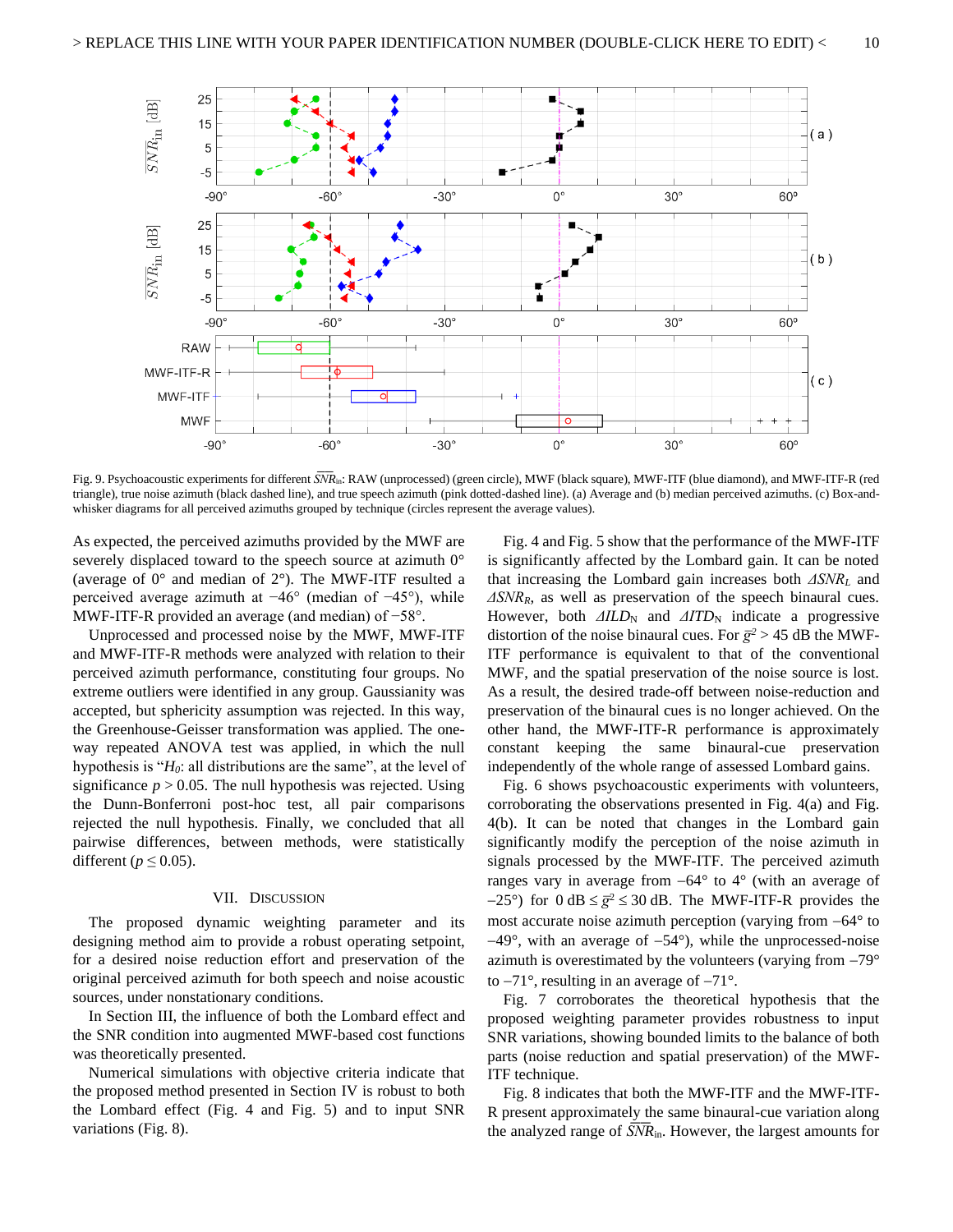each method occur in different ranges. The MWF-ITF shows large binaural cue distortions for both  $\Delta ILD_N$  and  $\Delta ITD_N$  in the  $5 dB < SNR<sub>in</sub> < 55 dB$  range, while the MWF-ITF-R is only significantly affected in  $-40 \text{ dB} < \overline{SNR}_{in} < -15 \text{ dB}$ . This observation agrees with the theoretical assumption that the robustness of the proposed method increases with  $SNR_{in} \rightarrow \infty$ . It is important to note that according to [\[20\],](#page-10-19) the most common listening situations in which adults with hearing losses are exposed are in the 2 dB  $<$  *SNR*<sub>in</sub>  $<$  14 dB range. In this way, the proposed method provides better spatial preservation as compared to the conventional MWF-ITF under practical conditions.

Finally, [Fig. 9](#page-9-1) also corroborates both theoretical assumptions and numerical simulations with regard to robustness to input SNR variations. In the same way as i[n Fig. 6,](#page-8-0) the unprocessednoise azimuth is overestimated by the volunteers (varying, in average, from  $-79^{\circ}$  to  $-64^{\circ}$ , for  $-5$  dB  $\leq$  *SNR*<sub>in</sub>  $\leq$  30 dB), resulting in a global average/median of −68°. The MWF results in average azimuths from −15° to 6°, and global average of 2° (median of 0°, which is the speech azimuth), while the MWF-ITF results in a range from −53° to −43°, and global average of −46° (median of −45°). The MWF-ITF-R method provides the most accurate azimuth perception (varying from −69° to −54°, with global average/median of −58°).

The variation of the perceived azimuth in the psychoacoustic experiments is expected since its average error increases for more lateral angles [\[7\]](#page-10-6) [\[14\].](#page-10-13)

## VIII. CONCLUSION

<span id="page-10-28"></span>This work proposed a dynamic weighting parameter for MWF-based binaural noise-reduction methods in hearing aid applications. It aims to provide robust preservation of the spatial localization cues under speech and noise power variations. A designing method was presented to guarantee that the desired operational setpoint, which establishes a tradeoff between noise reduction and binaural-cue preservation, is preserved. An application example using the MWF-ITF noise reduction method (which can be easily expanded to the ILD, ITD, and IC cases) demonstrated that the proposed technique is robust to both the Lombard Effect and input SNR variations. Simulation results with objective criteria as well as psychoacoustic experiments with volunteers corroborate the theoretical arguments, indicating that the proposed method keeps the desired trade-off between noise-reduction/speechdistortion and preservation of the speech and noise binauralcues, even under challenging conditions.

#### **REFERENCES**

- <span id="page-10-0"></span>[1] G. R. Popelka, B. C. J. Moore, R. R. Fay, A. N. Popper, *Hearing Aids*, Springer Handbook of Auditory Research, vol 56, Springer, 2016.
- <span id="page-10-1"></span>[2] S. Kochkin, "MarkeTrak VIII: Consumer satisfaction with hearing aids is slowly increasing," *Hear. J.*, vol. 63, no. 1, pp. 19-32, 2010.
- <span id="page-10-2"></span>[3] J. Benesty, J. Chen, Y. Huang, I. Cohen, *Noise Reduction in Speech Processing*, Springer Science & Business Media, vol. 2, 2009.
- <span id="page-10-3"></span>[4] S. Doclo, S. Gannot, D. Marquardt, E. Hadad, "Binaural speech processing with application to hearing devices," in *Audio Source Separation and Speech Enhancement*, Wiley, ch. 18, pp. 413-442, 2018.
- <span id="page-10-4"></span>[5] T. Y. C. Ching, E. Wanrooy, H. Dillon, L. Carter, "Spatial release from

masking in normal-hearing children and children who use hearing aids," *J. Acoust. Soc. Am.*, vol. 129, no. 1, pp. 368-375, 2011.

- <span id="page-10-5"></span>[6] A. S. Bregman, *Auditory Scene Analysis: The Perceptual Organization of Sound*, MIT Press, 1994.
- <span id="page-10-6"></span>[7] M. Raspaud, H. Viste, G. Evangelista, "Binaural source localization by joint estimation of ILD and ITD," *IEEE Trans. Audio Speech Lang. Process.,* vol. 18, no. 1, pp. 68-77, 2010.
- <span id="page-10-7"></span>[8] J. Woodruff, D. Wang, "Binaural detection, localization, and segregation in reverberant environments based on joint pitch and azimuth cues," *IEEE Trans. Audio Speech Lang. Process.*, vol. 21, no. 4, pp. 806-815, 2012.
- <span id="page-10-8"></span>[9] T. May, S. Par, A. Kohlrausch, "A probabilistic model for robust localization based on a binaural auditory front-end," *IEEE Trans. Audio Speech Lang. Process.*, vol. 19, no. 1, pp. 1-13, 2011.
- <span id="page-10-9"></span>[10] R. M. Baumgärtel, M. Krawczyk-Becker, D. Marquardt, C. Völker, H. Hu, T. Herzke, M. Dietz, "Comparing binaural pre-processing strategies I: Instrumental evaluation," *Trends Hear.*, vol. 19, pp. 1-16, 2015.
- <span id="page-10-10"></span>[11] B. Cornelis, S. Doclo, T. Bogaert, M. Moonen, J. Wouters, "Theoretical analysis of binaural multimicrophone noise reduction techniques," *IEEE Trans. Audio Speech Lang. Process.*, vol. 18, no. 2, pp. 342-355, 2009.
- <span id="page-10-11"></span>[12] D. Marquardt, V. Hohmann, S. Doclo, "Interaural coherence preservation in multi-channel Wiener filtering-based noise reduction for binaural hearing aids," *IEEE/ACM Trans. Audio Speech Lang. Process.*, vol. 23, no. 12, pp. 2162-2176, 2015.
- <span id="page-10-12"></span>[13] E. Hadad, S. Doclo, S. Gannot, "The binaural LCMV beamformer and its performance analysis," *IEEE/ACM Trans. Audio Speech Lang. Process.*, vol. 24, no. 3, pp. 543-558, 2016.
- <span id="page-10-13"></span>[14] J. Blauert, *Spatial Hearing: The Psychophysics of Human Sound Localization*, MIT Press, 1997.
- <span id="page-10-14"></span>[15] C. Faller, J. Merimaa, "Source localization in complex listening situations: Selection of binaural cues based on interaural coherence," *J. Acoust. Soc. Am.*, vol. 116, no. 5, pp. 3075-3089, 2004.
- <span id="page-10-15"></span>[16] S. Doclo, R. Dong, T. J. Klasen, J. Wouters, S. Haykin, M. Moonen, "Extension of the multi-channel Wiener filter with localisation cues for noise reduction in binaural hearing aids," in *Proc. Int. Workshop Acoust. Signal Enhanc.* (IWAENC), 2005, pp. 221-224.
- <span id="page-10-16"></span>[17] S. Doclo, T. J. Klasen, T. Bogaert, J. Wouters, M. Moonen, "Theoretical analysis of binaural cue preservation using multi-channel Wiener filtering and interaural transfer functions," in *Proc. Int. Workshop Acoust. Echo Noise Control* (IWAENC), 2006, pp. 1-4.
- <span id="page-10-17"></span>[18] D. Marquardt, E. Hadad, S. Gannot, S. Doclo, "Theoretical analysis of linearly constrained multi-channel Wiener filtering algorithms for combined noise reduction and binaural cue preservation in binaural hearing aids," *IEEE/ACM Trans. Audio Speech Lang. Process.*, vol. 23, no. 12, pp. 2384-2397, 2015.
- <span id="page-10-18"></span>[19] F. P. Itturriet, M. H. Costa, "Perceptually relevant preservation of interaural time differences in binaural hearing aids," *IEEE/ACM Trans. Audio Speech Lang. Process.*, vol. 27, no. 4, pp. 753-764, 2019.
- <span id="page-10-19"></span>[20] Y. H. Wu, E. Stangl, O. Chipara, S. S. Hasan, A. Welhaven, J. Oleson, "Characteristics of real-world signal to noise ratios and speech listening situations of older adults with mild to moderate hearing loss," *Ear Hear.*, vol. 39, no. 2, pp. 293-304, 2018.
- <span id="page-10-20"></span>[21] E. Lombard, "Le signe de l'elevation de la voix," *Annales des Maladies de L'Oreille et du Larynx*, pp. 101-119, 1911.
- <span id="page-10-21"></span>[22] H. Brumm, S. A. Zollinger, "The evolution of the Lombard effect: 100 years of psychoacoustic research," *Behav.*, vol. 148, no. 1, pp. 1173-1198, 2011.
- <span id="page-10-22"></span>[23] J. Luo, S. R. Hage, C. F. Moss, "The Lombard effect: from acoustics to neural mechanisms," *Trends Neurosci.*, vol. 41, no. 2, pp. 938-949, 2018.
- <span id="page-10-23"></span>[24] J. C. Junqua, "The Lombard reflex and its role on human listeners and automatic speech recognizers," *J. Acoust. Soc. Am.*, vol. 93, no. 1, pp. 510-524, 1993.
- <span id="page-10-24"></span>[25] J. H. Hansen, "Analysis and compensation of speech under stress and noise for environmental robustness in speech recognition," *Speech Commun.*, vol. 20, no. 1-2, pp. 151-173, 1996.
- <span id="page-10-25"></span>[26] J. Y. Kim, K. W. Nam, J. C. Lee, J. H. Hwang, D. P. Jang, I. Y. Kim, "Scalp tapping-based protocol for adjusting the parameters of binaural hearing aids," *Biomed. Signal Process. Control*, vol. 45, pp. 91-97, 2018.
- <span id="page-10-26"></span>[27] D. Marquardt, S. Doclo, "Interaural coherence preservation for binaural noise reduction using partial noise estimation and spectral postfiltering," *IEEE/ACM Trans. Audio, Speech, Lang. Process.*, vol. 26, no. 7, pp. 1261- 1274, 2018.
- <span id="page-10-27"></span>[28] S. Braun, M. Torcoli, D. Marquardt, E. A. P. Habets, S. Doclo, "Multichannel dereverberation for hearing aids with interaural coherence preservation," in *Int. Workshop Acoust. Signal Echo Noise Control* (IWAENC), 2014, pp. 124-128.